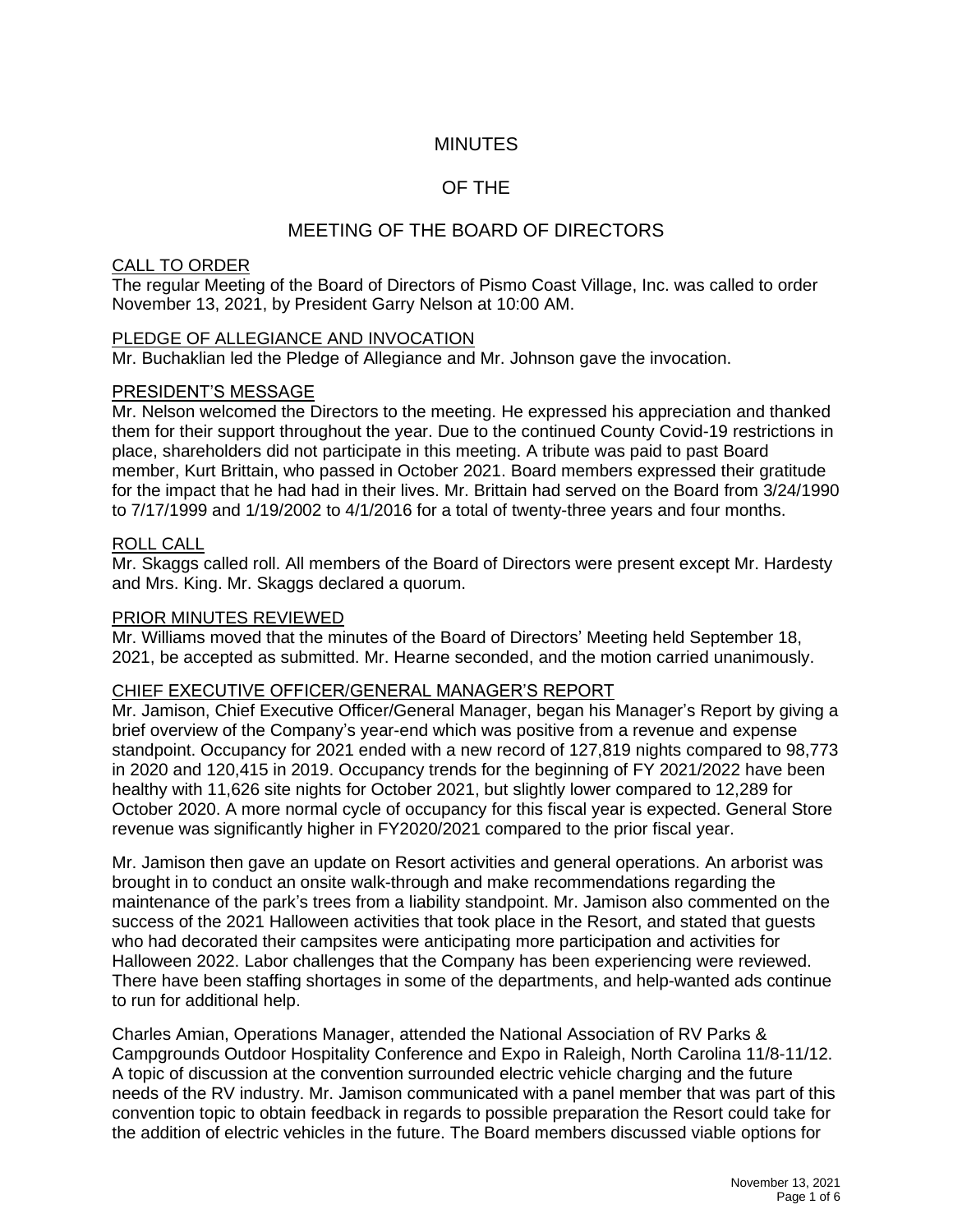incorporating electric vehicle charging within the park. It was indicated that Resort staff have been monitoring guests that check in with electric vehicles.

## EXECUTIVE AND PERSONNEL & COMPENSATION/BENEFITS COMMITTEE REPORT

Mr. Pappi, Chair, reported that there were two joint meetings held with the Executive Committee; one on Monday, October 25, 2021 via Zoom and one on Friday, November 12, 2021. All Committee members were present for both meetings, along with CEO/General Manager, Jay Jamison. At the 10/25/2021 joint meeting, Mr. Jamison presented an overview of the Resort activities to the Committee including the approval of Mr. Williams as CFO. Mr. Williams was asked to review and report to the Committee the financials and cash in the Company's accounts. The Committee discussed possible changes to the 401(k) Plan and profit sharing, and reviewed the employee bonus distribution for the year. Staffing and difficulty finding individuals to fill open positions were also discussed. At the 11/12/2021 joint meeting, Mr. Jamison presented an overview of the Resort activities to the Committee which included the occupancy report and financials. The Committee reviewed the logistics of the restroom #3 renovation project, and discussed the continued concerns regarding trailer washes in the Resort as well as the Flag Policy. The Professional Liability Insurance Policy was reviewed and revised. The Committee discussed concerns with shareholders exceeding share time. The Committee also confirmed the location of the 2022 January Annual Shareholders' Meeting and approved that the Meeting will be held virtually. A Motion out of Committee will be presented during Closed Session. Both meetings were adjourned at 5:00 PM.

## FINANCE COMMITTEE REPORT

Mr. Williams, Chair, reported that the Committee met this morning, November 13. All Committee members were present. Mr. Jamison attended as a guest. The Committee reviewed and approved the September 2021 financial statements for the fiscal year end as well as the October 2021 financial statements. The Committee considered and approved to move immediate funds from the general checking account to a variety of accounts based on insured levels. A Motion out of Committee will be presented during Closed Session. The meeting adjourned at 9:50 AM.

## OPERATIONS COMMITTEE REPORT

Mr. Enns, Chair, reported that the Committee met this morning, November 13. All Committee members were present except Mr. Hardesty. The Committee reviewed the Resort's Flag Policy. They considered and approved a "prohibit display of vulgar, abusive or obscene content" rule. The Committee reviewed patron comments as well as verbiage for family members and guests of shareholders share usage rules in the Shareholder Information Manual. The decision was made to take no action at this time to change verbiage. This item may be revisited in the future. A Motion out of Committee will be presented during Closed Session. The meeting adjourned at 9:30 AM.

## AUDIT COMMITTEE REPORT

In Mrs. King's absence, Mr. Hearne reported the Committee met Friday, November 12. All Committee members were present. Brandi Collins, Accounting Manager, was present as a guest. Ms. Collins shared that she's begun a deeper learning about other departments, including reservations and advanced reservations. The Committee concluded that Ms. Collins, for privacy and non-public information concerns, should have her own printer and "directional privacy monitor screen" for the sole use of accounting work performed. The Committee also recommended in near term that the accounting department is provided a delegated office space that can be locked ensuring privacy and non-public information be protected. The Committee met with Brown Armstrong accountants, Ryan Nielsen and Melissa Cabezzas, to convene the Audit exit interview.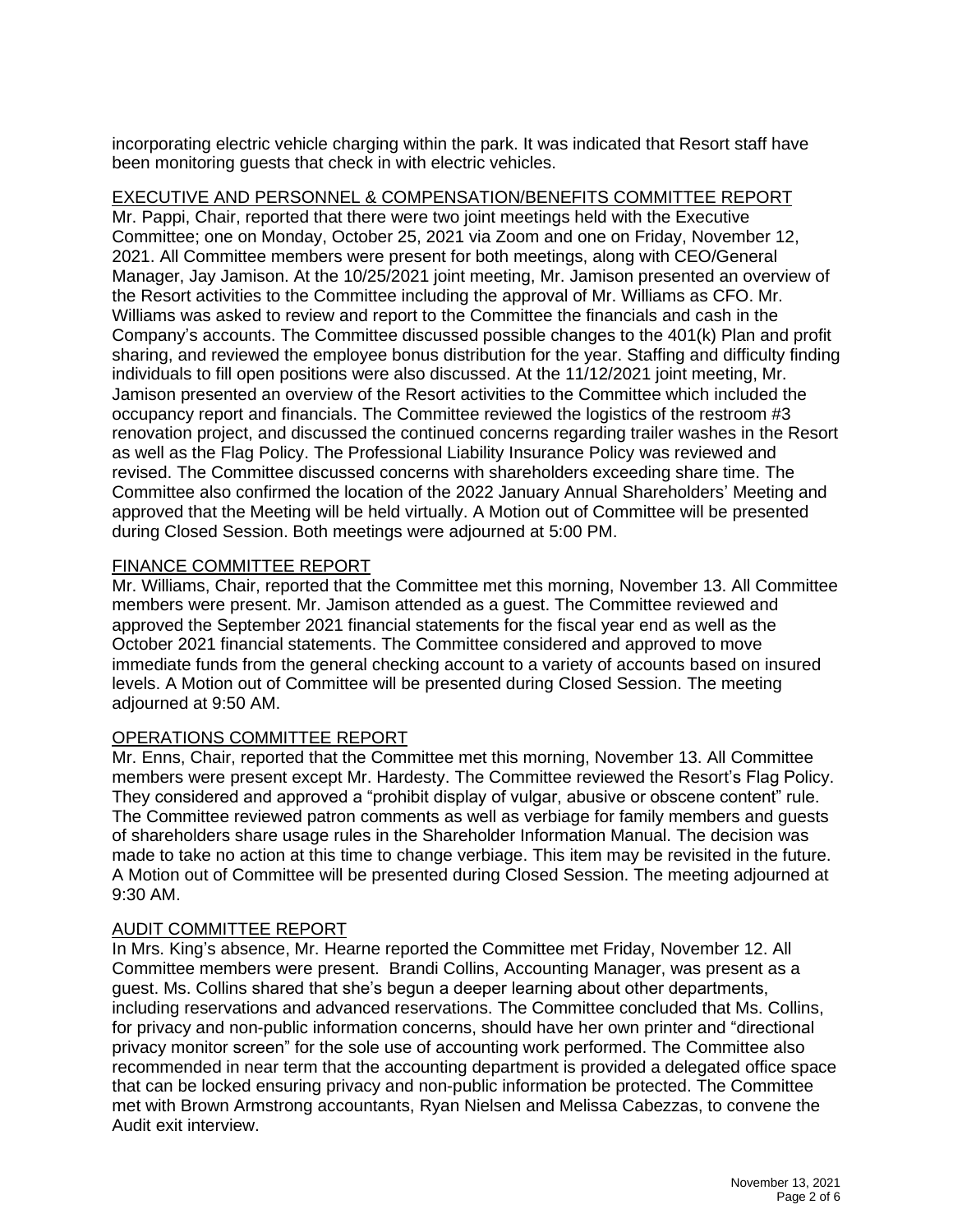Field work was completed and final reporting is expected the week of November 15, 2021. A separate letter will be sent to the Audit Committee detailing the work completed. No significant findings regarding transactions or income statements were of discovery. Additionally, no significant misconduct, misstatements, or disagreement with the accounting principles or with staff were discovered or reported. There were no significant changes year over year with respect to the standard operating procedures except for resort occupancy levels, which were understandable given Covid-19 protocols enacted during 2020 as compared to 2021. It should be noted that the staff received many compliments from Brown Armstrong regarding the levels of engagement, response for documentation and answering questions as they arose. The Audit Committee commends the staff for the prompt and timely responses ensuring the audit process was complete and thorough. Lastly, the Committee discussed 2021 accomplishments and business carryover recommendations to the new Audit Committee formed in 2022. The meeting adjourned at 12:05 PM.

## ENVIRONMENTAL, HEALTH & SAFETY ADVISORY COMMITTEE REPORT

Mr. Skaggs, Chair, reported that the Committee met Friday, November 12. All Committee members were present. Charles Amian, Operations Manager, was attending the National Association of RV Parks & Campgrounds Outdoor Hospitality Conference and Expo. Mr. Amian provided copies of the Guests Injury Report. The concrete slab near the recreation gazebo indicated in the incident reported on 10/18/2021 involving a guest tripping, had been removed and replaced by Maintenance. Mr. Amian also provided copies of the Employee Injury Update which shows a list of open cases. There were no new employee injuries to report. Copies of the EH&SA Advisory List dated 11/12/2021 were also provided. Completed items were reviewed and checked off. The Committee conducted an interview with Dan Hollender, Maintenance Supervisor. Per Mr. Hollender, work is continuing on the advisory list items with the anticipation of completing Advisory No. 4. The concrete cracks are being filled with Sikaflex sealant to eliminate trip and fall areas. The replacement of the old backhoe is still being reviewed with consideration of a used backhoe with limited hours. The proposed restroom #3 renovation specifications are also being reviewed. The project is anticipated to begin in December 2021. Mr. Hollender also stated that a Maintenance employee has been hired for landscaping and irrigation systems upkeep. The Committee reviewed the EH&SA future agenda improvements, suggestions or comments from the Committee members. There was a general discussion of this item, but the Committee is satisfied with the current meeting agendas and had no improvements. The meeting adjourned at 10:15 AM.

## NOMINATING COMMITTEE REPORT

Mr. Willems, Chair, reported that the Committee met Friday, November 12. All Committee members were present. The Committee finalized the Board slate for 2022. A motion was made to select the slate which unanimously passed. The Committee made recommendations for next year's Nominating Committee. The meeting adjourned at 1:30 PM.

Mr. Nelson recessed the meeting at 10:45 AM. He reconvened the meeting in Closed Session at 10:55 AM.

#### OLD BUSINESS

There were no old business items for discussion.

#### NEW BUSINESS

#### STOCK REPORT

Mr. Skaggs reported that he had reviewed the stock transfers shown on the Stock Transfers List dated November 13, 2021, and these transfers have met the criteria for changing ownership and have been approved for transfer.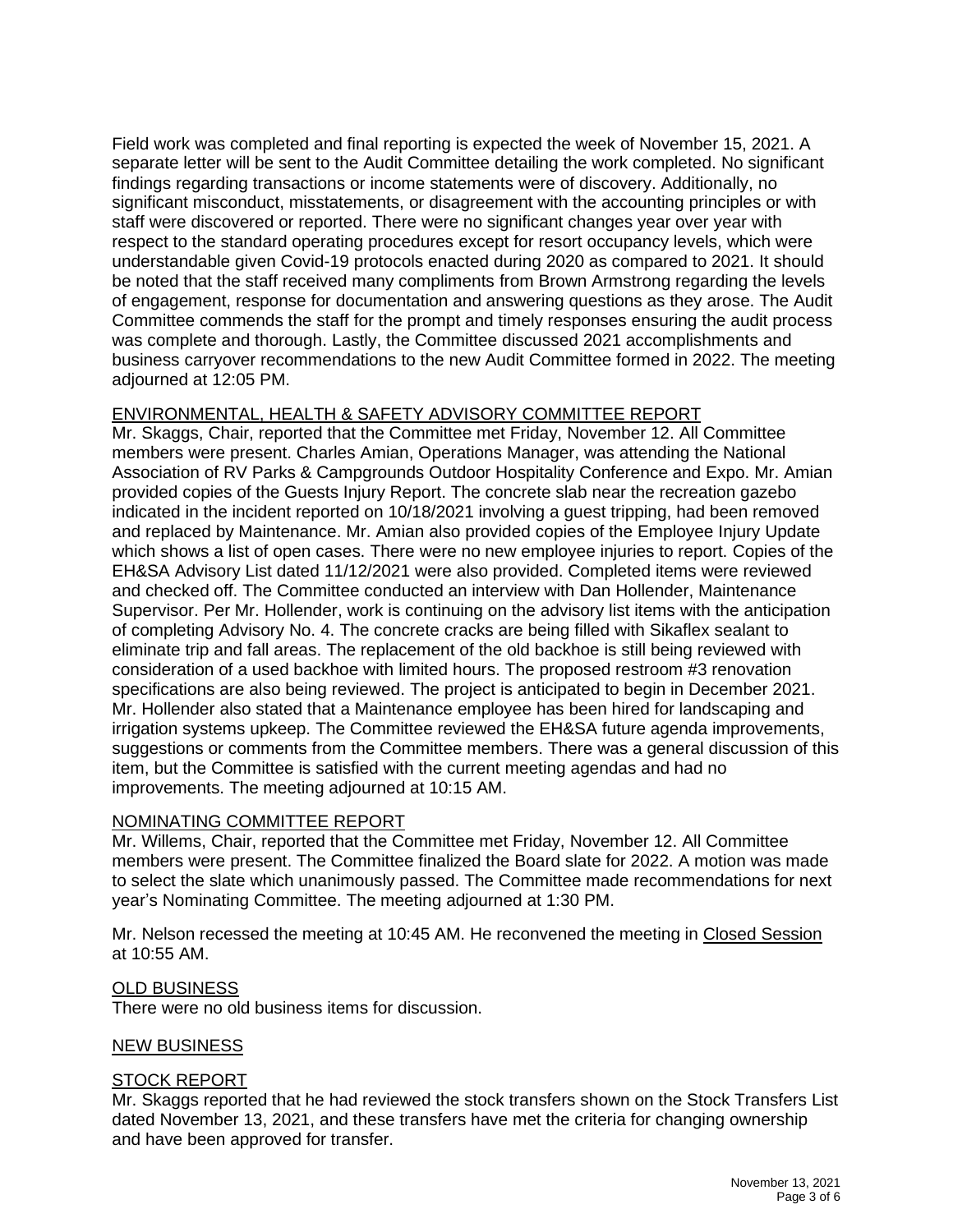## OPERATIONS COMMITTEE REPORT

The Operations Committee presented for Board approval its Motion Out of Committee to accept and include new language on page six of the Shareholder Information Manual under Campsite Manners which states: "Flags or other forms of displays that are either abusive, vulgar or obscene, will not be permitted in the Resort. Judgement of the flags are the sole discretion of management." A discussion ensued. Per Mr. Jamison, Pismo Coast Village strives to create a safe, family atmosphere and discourages flags or banners that are divisive. A vote was taken, and the motion carried unanimously.

Mr. Enns also discussed the possibility of future policy changes to the onsite RV washing rules and reviewed vendor issues that supply this service. It will be at the Company's discretion to handle situations with individual vendors as issues arise.

### EXECUTIVE COMMITTEE REPORT

The Executive Committee presented for Board approval its Motion Out of Committee to donate \$25,000 to the Pismo Preserve to purchase a bench in memory of Jay and Debbie Jamison's daughter, Danielle. A discussion ensued by Mr. Roberts. Per Mr. Williams, the donation is being presented to the Conservancy as a dedication. A vote was taken with all in favor except one opposed. The motion carried.

### FINANCE COMMITTEE REPORT

The Finance Committee presented for Board approval its Motion Out of Committee to move immediate funds from the general checking account to a variety of accounts based on insured levels, and at the oversight of the Executive Committee, to protect the funds that are added to more existing accounts. A discussion ensued by Mr. Roberts regarding the movement of funds. A vote was taken, and the motion carried unanimously.

#### ANNUAL MEETING PREPARATION

The Nominating Committee presented for Board approval, its Motion Out of Committee finalizing the Committee's recommended slate of nominees for directors for 2022, and to include the slate as Management's recommendation in the Proxy Statement to be mailed to shareholders in December 2021. A vote was taken, and the motion carried unanimously. The Board unanimously adopted the following resolution:

#### RESOLUTION 1262/1247

Resolved that the Board accept the Nominating Committee's recommendation for the slate of nominees for directors for 2022 and to include the slate as Management's recommendation in the proxy statement to be mailed to shareholders. The recommended slate is as follows:

David Bessom Karen King Sam Blank Garry Nelson Harry Buchaklian Ronald Nunlist William Fischer **Dwight Plumley** Wayne Hardesty **Jerry Roberts** Dennis Hearne **Brian Skaggs**<br>Terris Hughes **Brian Skaggs**<br>Gary Willems Terris Hughes Gary Willems<br>Marcus Johnson Gary Williams Marcus Johnson

Rodney Enns George Pappi, Jr.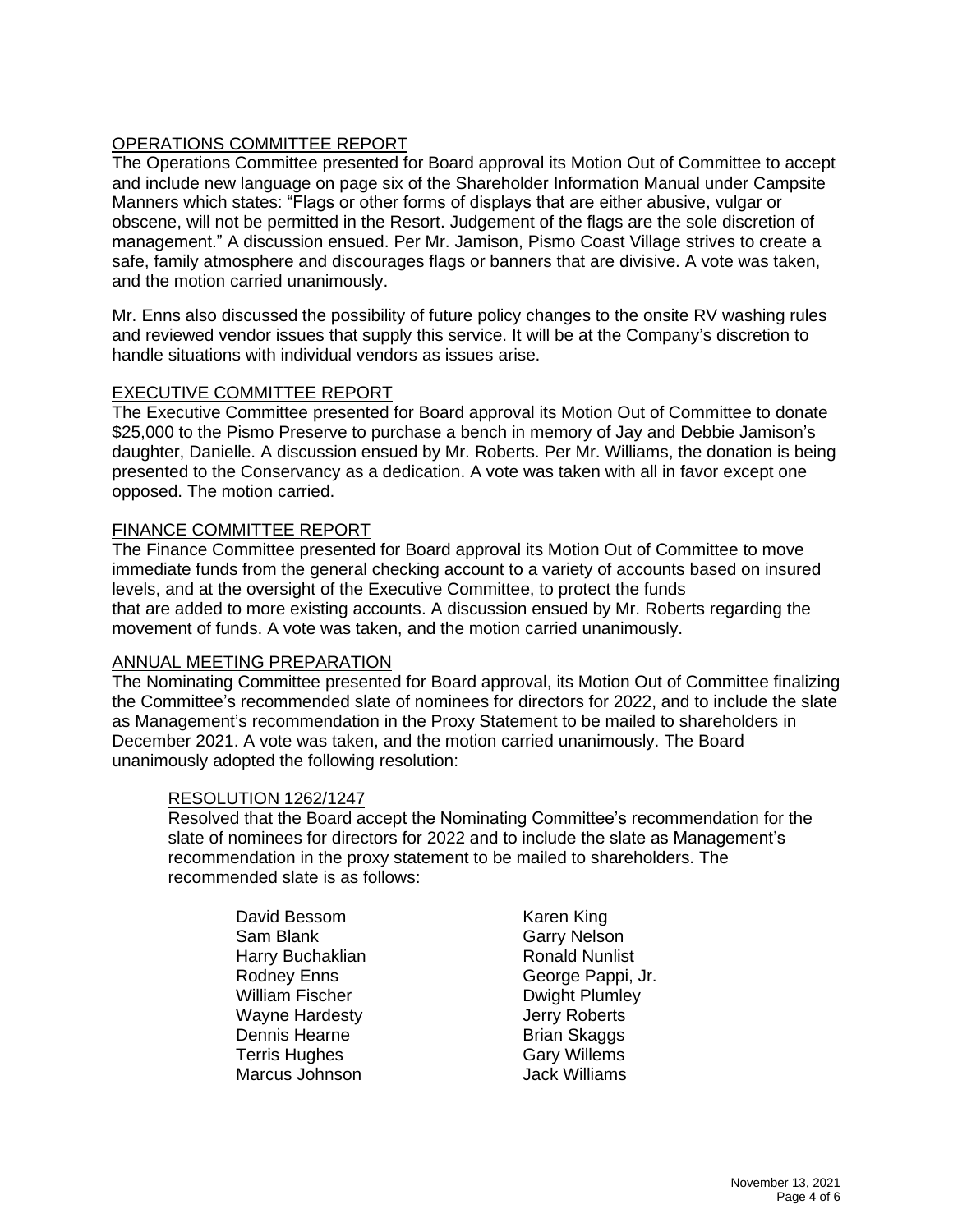Mr. Williams moved, Mr. Hearne seconded, and the Board unanimously approved the following resolution:

#### RESOLUTION 1263/1248

Resolved that the Company hereby fixes December 1, 2021, as the record date to determine those shareholders entitled to notice of and the right to vote at the Annual Meeting of Shareholders to be held January 15, 2022.

Mr. Blank moved, Mr. Williams seconded, and the Board unanimously approved the following resolution:

#### RESOLUTION 1264/1249

Resolved that the appropriate officers of the Company be, and they hereby are, authorized and directed to take any other action necessary or appropriate to facilitate the Annual Meeting of Shareholders to be held January 15, 2022.

The vote on the following resolution was postponed for additional material review and was voted upon by the Board via email which was approved unanimously:

#### RESOLUTION 1265/1250

Resolved that the Form of Proxy Statement, Notice to Shareholders, Shareholder Transmittal Letter and Form of Proxy presented to the Board at this meeting are hereby approved, both as to form and content, and adopted, assuming the Form of Proxy is the same as last year's Form of Proxy with the exception of the proxy holders, and those proxy holders would be the current officers of the Corporation.

Resolved further, that the appropriate officers of the Corporation take any and all action necessary or appropriate to file necessary copies with all cognizant governmental agencies, and to distribute the Proxy materials, once approved by cognizant governmental agencies, to shareholders in anticipation of the Annual Shareholders' Meeting scheduled for January 15, 2022.

Resolved further that the appropriate officers of the Company, upon the advice of legal counsel, are hereby authorized and directed to make any further changes in the foregoing Proxy materials which may be required by any cognizant governmental agency in order to obtain their approval for the distribution of those materials to shareholders.

The vote on the following resolution was postponed for additional material review and was voted upon by the Board via email which was approved unanimously:

#### RESOLUTION 1266/1251

Resolved that the January 15, 2022 Annual Meeting of Shareholders to be held as a virtual electronic meeting using Zoom video conferencing. Due to concerns regarding the coronavirus pandemic and to assist in protecting the well-being and health of our shareholders and employees, the meeting will be held virtually via the Internet only, with no physical in-person meeting excluding the Board of Directors.

Resolved further, that technology will be incorporated into the 2022 Annual Shareholders' Meeting that is designed to increase efficiency, allow for social distancing and provide for shareholder participation. In addition to on-line attendance, shareholders can hear all portions of the meeting, submit written questions during the meeting, vote by phone during the open poll portion of the meeting, and listen to live responses to shareholder questions.